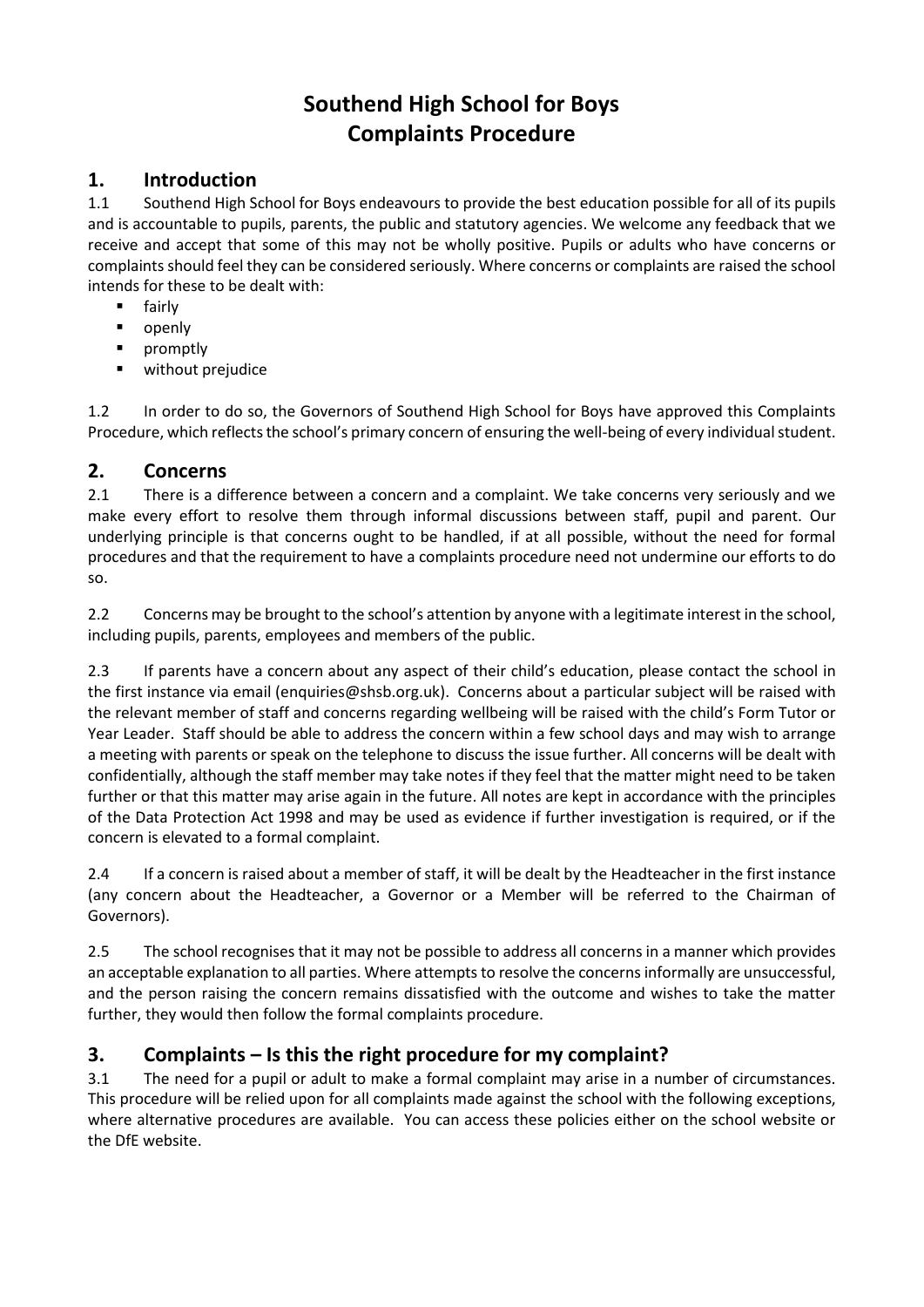- **Pupil admissions** The school's admissions criteria, the DfE Admissions Code and Admission Appeals Code.
- **Pupil exclusions** The DfE document "Exclusion from maintained schools, Academies and pupil referral units in England" (September 2012).
- **Staff grievance** The school's Grievance Procedure.
- **Staff conduct** Complaints about staff will be dealt with under the school's internal disciplinary procedures, if appropriate.
- **Third Party Involvement** Where the complaint concerns a third party used by the school, please complain directly to the third party.
- **Anonymous complaints** The school's Whistleblowing Policy.
- **Subject Access requests (including requesting a copy of a child's school record)** The ICO Subject Access Code of Practice.
- **Child Protection Allegations against staff** The school's Child Protection Procedure
- **Freedom of Information requests** The Freedom of Information Act 2000.

## **4. Limitations**

4.1 Southend High School for Boys ('the school') reserves the right not to investigate complaints made more than 3 months after the subject of the complaint took place, except in exceptional circumstances, such as where new and materially different evidence has come to light, where the complaint is of an especially serious matter and has not been raised previously, or where there is reasonable justification for why the complainant has been unable to raise the complaint before this time. The Headteacher (or Chair of Governors if the complaint relates to the Headteacher, a Governor or a Member) will review the situation and decide whether or not to enact the complaints procedure.

## **5. Safeguarding**

5.1 Wherever a complaint indicates that a child's wellbeing or safety is at risk, the school is under a duty to report this immediately to the Local Authority.

## **6. Three stages of the Formal Complaints Procedure**

## 6.1 Stage 1 – Informal investigation by the relevant member of staff

6.2 Where, after raising a concern with the relevant member of staff, the complainant still feels that the issue has not been fully addressed, then they may progress by making an informal, Stage 1, complaint. In doing so, the following steps will be followed:

- a) Complainant contacts the relevant member of staff as indicated below:
	- **Curriculum or Educational matters**: Relevant Department Leader or Deputy Head.
	- **Pastoral Care or Pupil Behaviour**: Relevant Year Leader, Key Stage Leader or Deputy Head.
	- **Financial/Administration matters**: Director of Resources.
	- **Complaint about a staff member's conduct**: Relevant Line Manager or Deputy Head.
	- **Complaint about the Headteacher:** If an initial approach to the Headteacher, in an attempt to resolve the issue informally, is unsatisfactory or inappropriate, the Clerk to the Governors should be contacted (see contact details at the end of the document). Stage 2 of the process will then commence, with the Chair of Governors taking responsibility for the investigation.
	- **Complaint about a Governor or Member**: The Clerk to the Governors. Informal resolution will be sought, but where this fails, Stage 2 of the process will then commence, with the Chair of Governors taking responsibility for the investigation.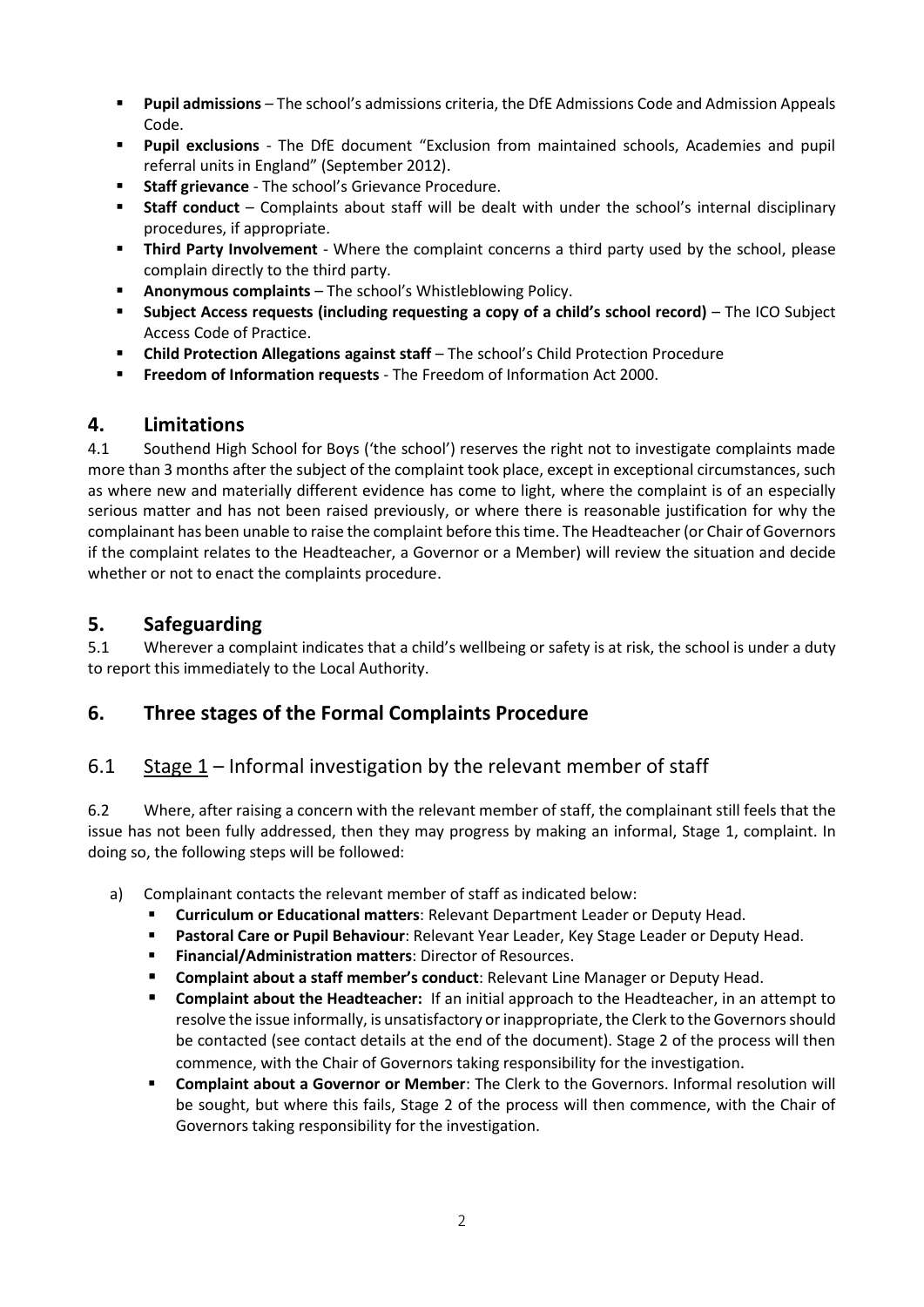- b) The complainant must explain in writing by email or by post (assistance may be sought from the school to complete this if necessary):
	- An overview of the complaint so far;
	- Who has been involved;
	- **Why the complaint remains unresolved:**
	- Action they would like to be taken to put things right.
- c) The relevant member of staff will respond to the complainant within 5 school days (not including school holidays) of having received the written complaint, explaining the action that they are intending to take.
- d) Where the complaint is about a member of staff, the relevant Line Manager or Deputy Head may arrange an informal mediation meeting or direct communication between the two parties to see if a resolution can be reached.
- e) Within 15 school days (not including school holidays) from the date of sending confirmation of intended action, the relevant member of staff will provide written confirmation to the complainant outlining the outcome of their investigation. Should the complainant not be satisfied with the outcome, they are able to progress to Stage 2 of the complaints procedure.

## 6.3 Stage 2 – Formal investigation by the Headteacher

- a) If a complaint remains unresolved after completing Stage 1, then the complainant may submit a formal complaint, in writing by email or by post, to the Headteacher (or Chair of Governors, should the complaint be related to the Headteacher, a Governor or a Member). If the complaint is jointly about the Chair and Vice-Chair or the entire Governing Body, or the majority of the Governing Body, Stage 2 will be considered by an independent investigator appointed by the Governing Body. At the conclusion of their investigation, the independent investigator will provide a formal written response.
- b) The Headteacher will acknowledge receipt of the complaint in writing within 10 school days (not including school holidays) of the date of receipt of the complaint and explain what action will be taken, giving clear timeframes.
- c) The Headteacher will consider all relevant evidence; this may include, but is not limited to:
	- A statement from the complainant;
	- Where relevant, a statement from an individual who is the subject of the complaint;
	- Any previous correspondence regarding the complaint;
	- Any supporting documents in either case;
	- An interview with anyone related to the complaint.
- d) The Headteacher will decide whether or not to have a meeting with the complainant (and, where relevant, the subject of the complaint) if they feel that it would be appropriate for the investigation. Making a complaint does not routinely or automatically necessitate, or entitle the complainant to, a meeting with the Headteacher.
- e) After considering the available evidence, the Headteacher may:
	- Uphold the complaint and direct that certain action be taken to resolve it;
	- Reject the complaint and provide the complainant with details of the Stage 3 appeals process;
	- Uphold the complaint in part: in other words, the Headteacher may find one aspect of the complaint to be valid, but not another aspect. They may direct for certain action to be taken to resolve the aspect that they find in favour of the complainant.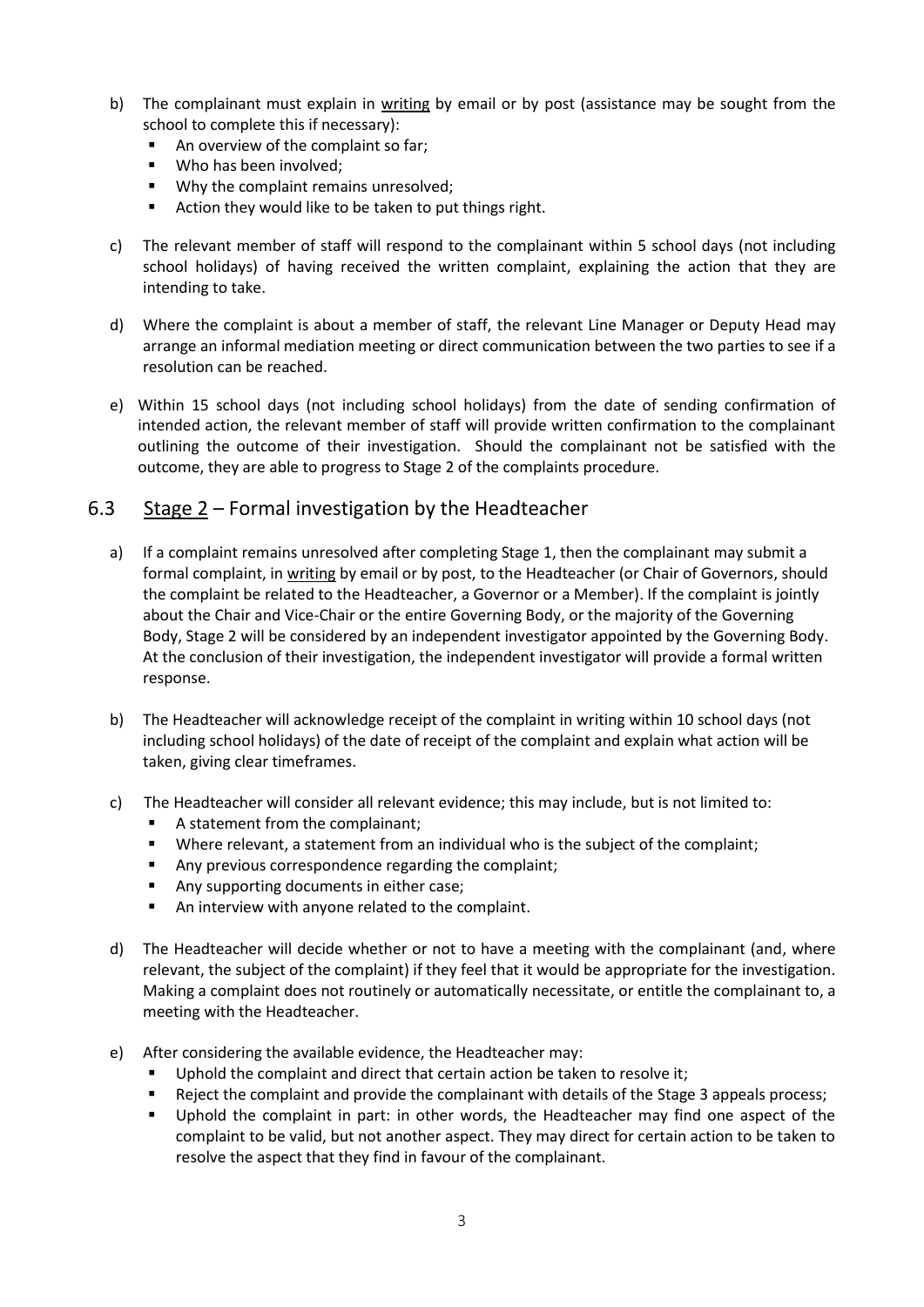f) The Headteacher must inform the complainant of their decision in writing within 20 school days (not including school holidays) of having issued written acknowledgement of the receipt of the complaint. If the Headteacher is unable to meet this deadline, they will provide the complainant with an update and revised response date. They must explain clearly the process that has been followed and why they have come to the decision that they have made. They must outline any agreed actions as a result of the complaint. Finally, they must provide the complainant with details of how to progress the complaint to Stage 3 if they are not satisfied, providing them with the contact details of the Clerk to the Governors.

# 6.4 Stage 3 – Panel Hearing

6.5 If the complainant wishes to appeal against a decision by the Headteacher (or Chair of Governors) at Stage 2 of the procedure, or they are not satisfied with the action that has been taken in relation to the complaint, the complainant may appeal the decision.

6.6 The complainant must write, by email or by post, to the Clerk to the Governing Body as soon as possible, and within 4 weeks, after receiving notice of the Headteacher's decision, outlining the nature and content of the appeal and requesting that a meeting of the Governors' Complaints Review Panel is convened. If the complainant does not request a meeting of the Complaints Review Panel within 4 weeks of receiving the Headteacher's decision, the complaint will not be considered except in exceptional circumstances that account for the delayed notification.

6.7 On receipt of the written request for a meeting of the Complaints Review Panel, the following steps will be followed:

- a) The Clerk will write to the complainant within 5 school days (not including the school holidays) to confirm receipt of the request and detail further action to be taken.
- b) The Clerk will convene a panel of 3 people: 2 Governors and 1 panel member who is independent of the management and running of the school. None of the three panel members will have prior knowledge of the content of the complaint.
- c) The appeal hearing will take place within 20 school days (not including school holidays) of the date of the confirmation letter from the Clerk to the complainant, confirming the appeal. The Clerk will make every effort to give the complainant at least 5 days' notice (including weekends), in writing, of the meeting. If the complainant rejects the offer of three proposed dates, without good reason, the Clerk will decide when to hold the meeting. It will then proceed in the complainant's absence on the basis of their written submission.
- d) In addition to the panel, the following parties may be invited, where applicable:
	- **The complainant;**
	- The Headteacher, who dealt with the complaint at Stage 2;
	- The staff member who is the subject of the complaint.

The complainant may bring a companion with them to the hearing if they wish. Where the subject of the complaint is a member of staff, that staff member may bring a companion with them. The companion may be a friend or a colleague. Neither party is permitted to bring legal representation with them. If, after the hearing, any party feels that legal action is necessary, please see the contact details at the end of the procedure.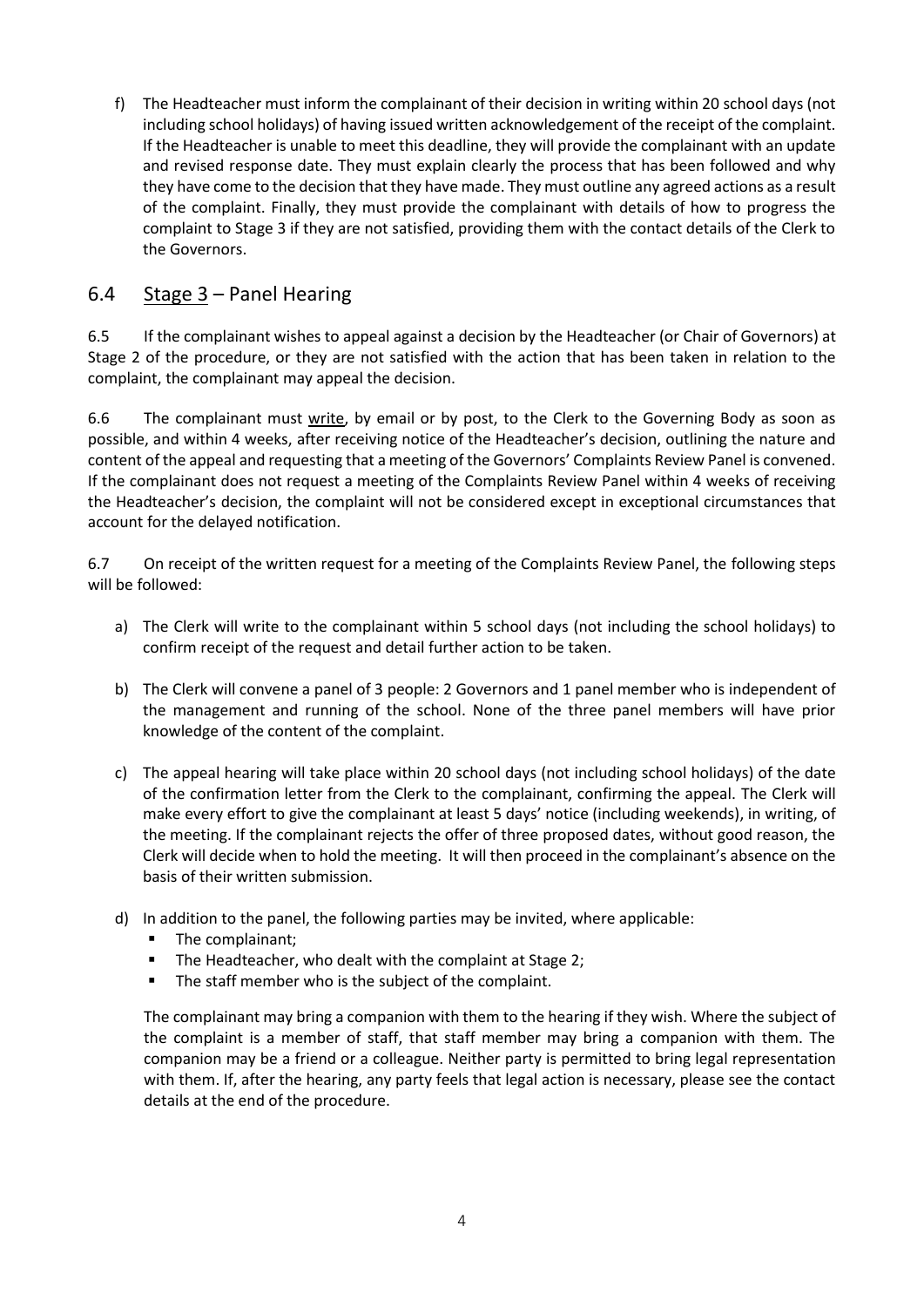- e) If the attendance of pupils is required at the hearing, parental permission will be sought if they are under the age of 18. Extra care will be taken to consider the vulnerability of children where they are present at a complaints hearing.
- f) Where the complaint is about a Governor or Member, the complainant may request that the appeal is heard by an entirely independent panel. This is at the discretion of the Governing Body or Academy Trust, who will notify the Clerk of their decision. Where an entirely independent panel is required, timescales may be affected while the school sources appropriate individuals for the review.
- g) The panel may make one or more of the following decisions:
	- Dismiss the complaint in whole or in part;
	- Uphold the complaint in whole or in part;

If the complaint is upheld in whole or in part, the panel will:

- Decide on the appropriate action to be taken to resolve the complaint;
- Recommend changes to the school's systems or procedures to ensure that problems of a similar nature do not recur.
- h) All parties who attend the meeting, including the complainant, and where relevant, the person complained about, will be informed, in writing, of the outcome of the appeal within 5 school days (not including school holidays).

6.8 The response will detail any actions taken to investigate the complaint and provide a full explanation of the decision made and the reason(s) for it. Where appropriate, it will include details of actions the school will take to resolve the complaint. The findings and recommendations will also be available for inspection on the school premises by the Academy Trust and the Headteacher.

6.9 A written record will be kept of all complaints, and of whether they are resolved at the preliminary stage or proceed to a panel hearing, along with what actions have been taken, regardless of the decision.

6.10 All correspondence, statements and records relating to individual complaints will be kept confidential except where the Secretary of State, or a body conducting an inspection under section 109 of the 2008 Act, requests access to them.

6.11 Stage 3 is the final stage of the school's complaints procedure. If the complainant believes the school did not handle their complaint in accordance with the published complaints procedure or they acted unlawfully or unreasonably in the exercise of their duties under education law, they can contact the ESFA after they have completed Stage 3.

## **7. Timeframes**

7.1 Southend High School for Boys will endeavour to abide by timeframes stated under each stage, but acknowledges that in some circumstances this may not be possible due, for example, to the complexity of information needed to review a complaint, difficulties regarding an individual's availability to deal with the complaint or external bodies investigating aspects of the complaint. If it becomes apparent that it is not possible to complete any stage of the complaints procedure within the published timeframe, the individual responsible for handling the complaint will contact the complainant as soon as possible and agree a timeframe that works for all parties involved.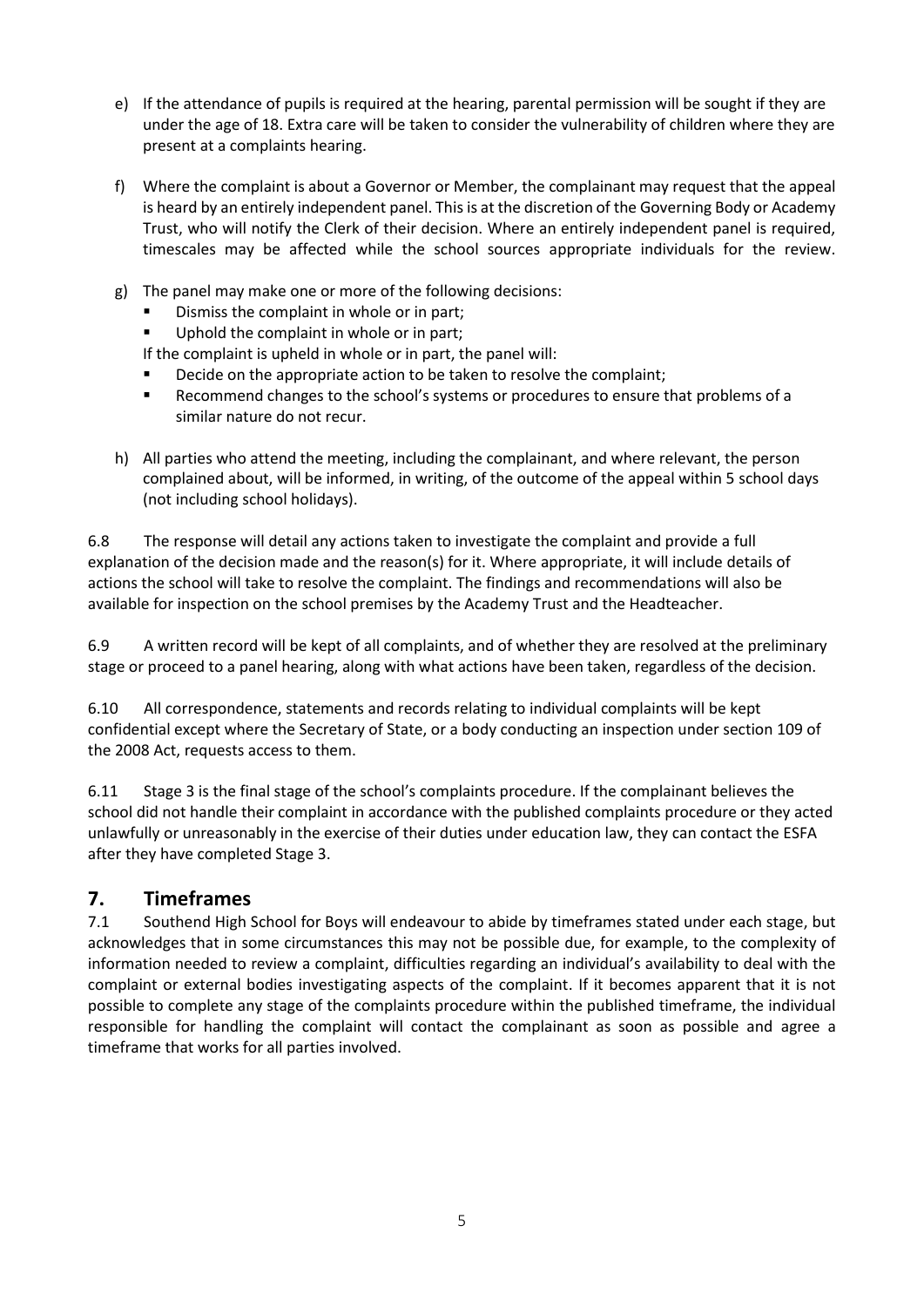

7.2 The school will consider complaints made outside of term time to have been received on the first school day after the holiday period.

## **8. Social Media**

8.1 In order for complaints to be resolved as quickly and fairly as possible, Southend High School for Boys requests that complainants do not discuss complaints publically via social media such as Facebook and Twitter. Complaints will be dealt with confidentially for those involved, and we expect complainants to observe confidentiality also.

## **9. Complaints that result in staff capability or disciplinary**

9.1 If, at any formal stage of the complaint, it is determined that staff disciplinary or capability proceedings are necessary in order to resolve the issue, the details of this action will remain confidential to the Headteacher and, if appropriate, the individual's line manager. The complainant is entitled to be informed that action is being taken and the eventual outcome of any such action, but they are not entitled to participate in the proceedings or receive any detail about them.

## **10. Unreasonable complaints**

10.1 Southend High School for Boys is committed to dealing with all complaints fairly and impartially, and to providing a high-quality service to those who complain. However, we do not expect our staff to tolerate unacceptable behaviour and will take action to protect staff from any such behaviour, including that which is abusive, offensive or threatening.

10.2 Where a complainant raises an issue that has already been dealt with via the school's complaints procedure, and that procedure has been exhausted, the school will not re-investigate the complaint except in exceptional circumstances, for example where new evidence has come to light that is relevant to the basis of the decision that was made previously.

10.3 If a complainant persists in raising the same issue, the Headteacher will write to them explaining that the matter has been dealt with fully in line with the school complaints procedure, and therefore the case is now closed. The complainant will be provided with the contact details of the Department for Education if they wish to take the matter further.

10.4 A complaint may be regarded as unreasonable when the person making the complaint:

- refuses to articulate their complaint or specify in writing the grounds of a complaint or the outcomes sought by raising the complaint, despite offers of assistance;
- refuses to co-operate with the complaints investigation process whilst still wishing their complaint to be resolved;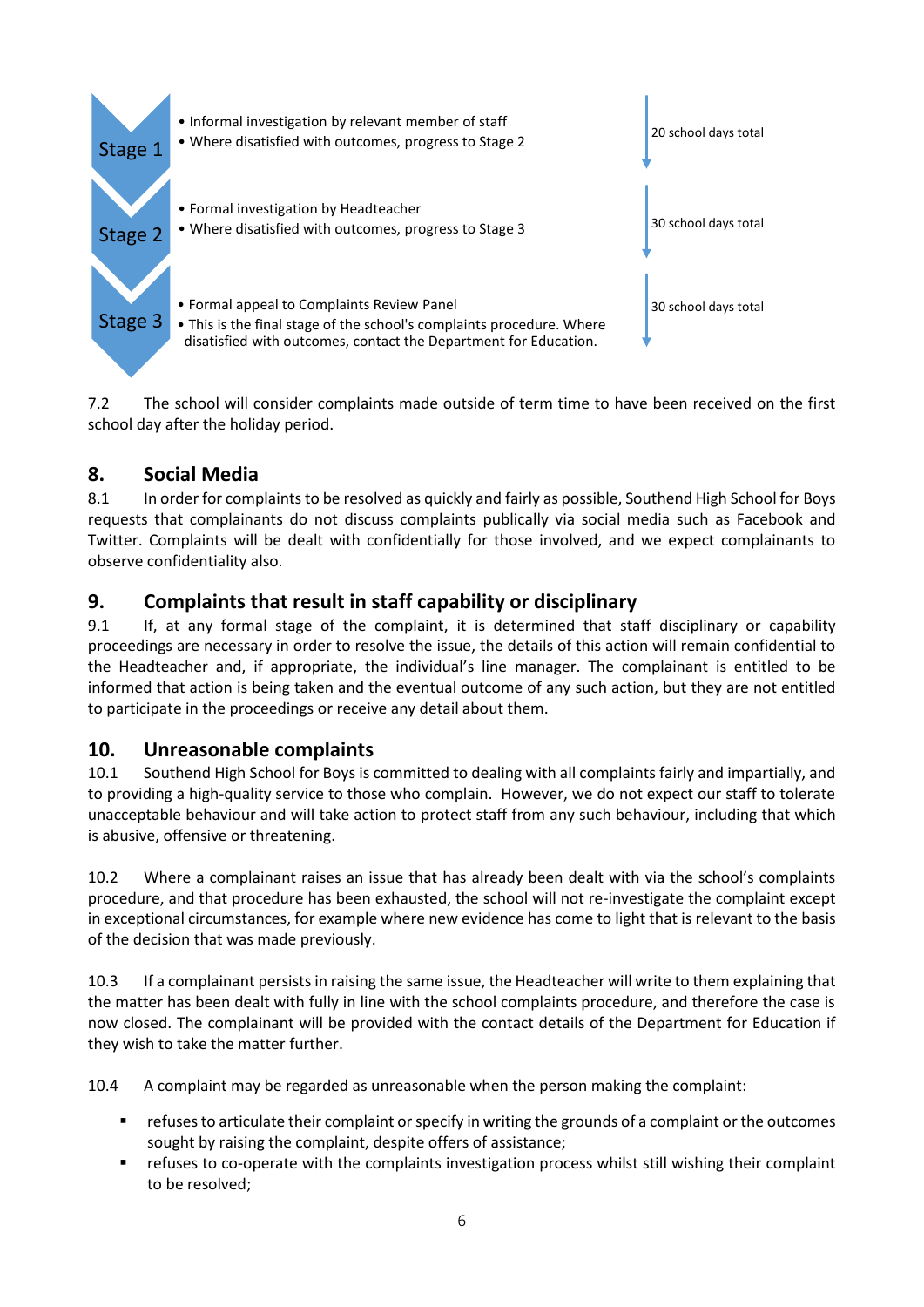- refuses to accept that certain issues are not within the scope of a complaints procedure;
- insists on the complaint being dealt with in ways which are incompatible with the adopted complaints procedure or with good practice;
- introduces trivial or irrelevant information which the complainant expects to be taken into account and commented on, or raises large numbers of detailed but unimportant questions, and insists they are fully answered, often immediately or to their own timescales;
- makes unjustified complaints about staff who are trying to deal with the issues, and seeks to have them replaced;
- changes the basis of the complaint as the investigation proceeds;
- repeatedly makes the same complaint (despite previous investigations or responses concluding that the complaint is groundless or has been addressed);
- refuses to accept the findings of the investigation into that complaint where the school's complaints procedure has been fully and properly implemented and completed, including referral to the Department for Education;
- seeks an unrealistic outcome;
- makes excessive demands on the time of staff and school governors while the complaint is being dealt with by frequent, lengthy, complicated and stressful contact with staff regarding the complaint in person, in writing, by email or by telephone.

10.5 A complaint may also be considered unreasonable if the complainant presents the issue face-to-face, by telephone, in writing, or by email:

- **naliciously;**
- **aggressively;**
- using threats, intimidation or violence;
- using abusive, offensive or discriminatory language;
- knowing it to be false;
- using falsified information; and/or by
- publishing unacceptable information in social media, websites or newspapers.

10.6 The Headteacher will decide whether or not to investigate these complaints. If he chooses not to investigate the complaint and the complainant deems this decision to be so unreasonable that no other rational body in the same position would have made that decision, then the complainant may refer to the Department for Education.

10.7 Complainants should limit the numbers of communications with a school while a complaint is being progressed. It is not helpful if repeated correspondence is sent (either by letter, phone, email or text) as it could delay the outcome being reached.

10.8 Whenever possible, the Headteacher or Chair of Governors will communicate with the complainant informally before determining the complaint to be 'unreasonable'.

10.9 If the behaviour continues, the Headteacher will write to the complainant explaining that their behaviour is unreasonable and asking them to change it. For complainants who excessively contact Southend High School for Boys, causing a significant level of disruption, the school may specify methods of communication and limit the number of contacts in a communication plan. This will usually be reviewed after 6 months.

10.10 In response to any serious incident of aggression or violence, the concerns and actions taken will be put in writing immediately and the police informed. This may include barring an individual from the school premises.